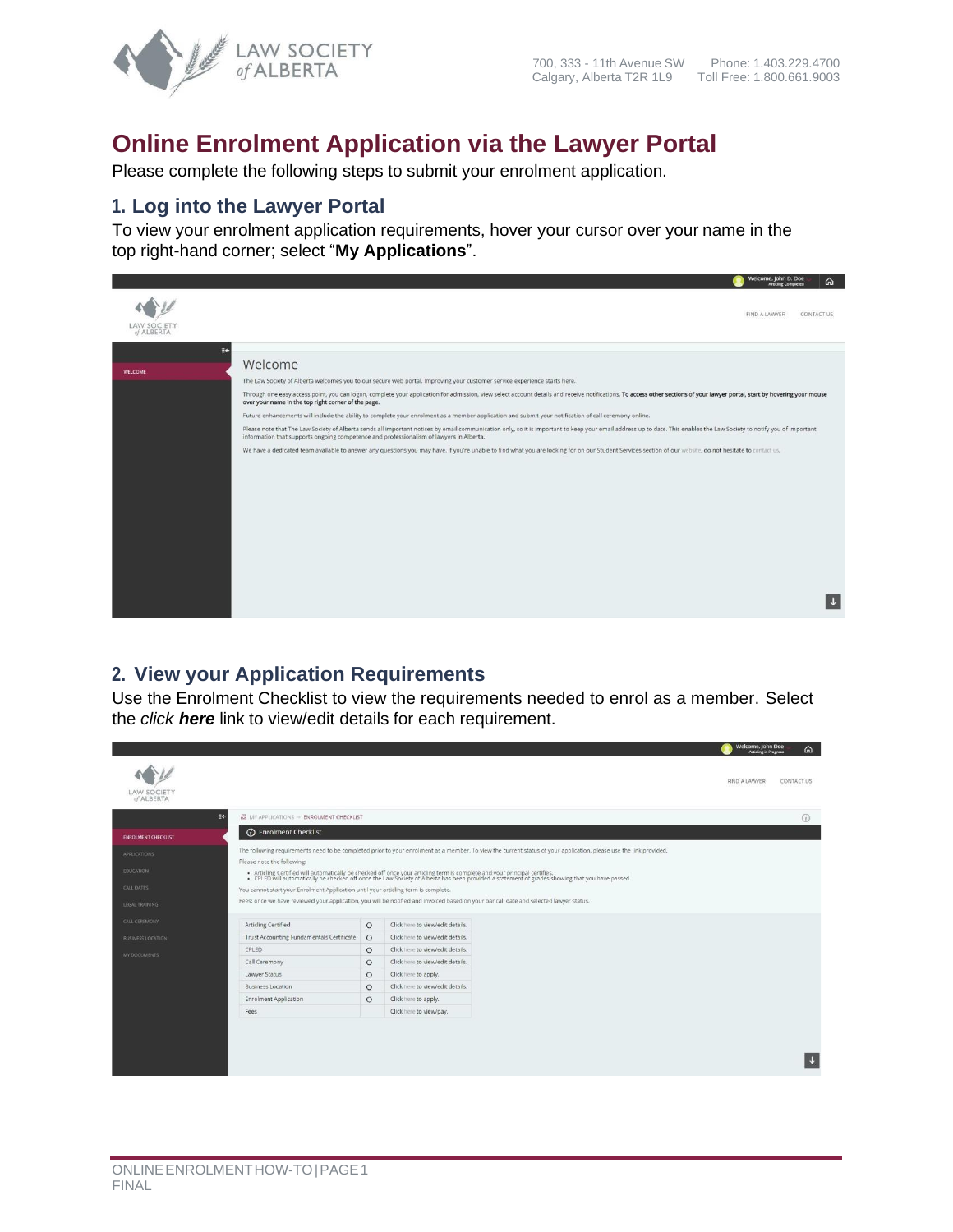

### **3. CPLED and Trust Accounting Fundamentals**

You are not required to upload or submit grades from CPLED. A statement of grades is provided to the Law Society of Alberta directly and will be used to update your status from "Unscheduled" to the status as assessed by CPLED.

The Trust Accounting Fundamentals are part of the Practice Management Competencies module in CPLED Prep and will also be updated by the Law Society of Alberta once your CPLED assessment has been received.

| €€                         | <b>图</b> MY APPLICATIONS → LEGAL TRAINING                                                                                                                                                                                          | (i) |  |  |  |  |  |
|----------------------------|------------------------------------------------------------------------------------------------------------------------------------------------------------------------------------------------------------------------------------|-----|--|--|--|--|--|
| <b>ENROLMENT CHECKLIST</b> | <b><i>(i)</i></b> Legal Training                                                                                                                                                                                                   |     |  |  |  |  |  |
| <b>APPLICATIONS</b>        | Please use the drop-down below and select Trust Accounting Fundamentals Certificate. Click Browse to upload a copy of your certificate.                                                                                            |     |  |  |  |  |  |
| <b>EDUCATION</b>           | The Law Society of Alberta will be provided a statement of grades directly from the Canadian Centre for Professional Legal Education (CPLED), and will<br>update the status from "Unscheduled" to the status as assessed by CPLED. |     |  |  |  |  |  |
| <b>CALL DATES</b>          | If you are participating in the PREP program, you are not required to provide the Trust Accounting Certificate.                                                                                                                    |     |  |  |  |  |  |
| <b>LEGAL TRAINING</b>      |                                                                                                                                                                                                                                    |     |  |  |  |  |  |
| <b>CALL CEREMONY</b>       | You have 2 Reporting Periods Click to View (2022) 2021                                                                                                                                                                             |     |  |  |  |  |  |
| <b>MY DOCUMENTS</b>        | Certificate<br>Year<br>Status<br>Options<br>Type                                                                                                                                                                                   |     |  |  |  |  |  |
| <b>BUSINESS LOCATION</b>   | NEW LEGAL TRAINING                                                                                                                                                                                                                 |     |  |  |  |  |  |
|                            | Type<br>Select Type<br>$\checkmark$                                                                                                                                                                                                |     |  |  |  |  |  |

### **4. Submit your Bar Call information**

Once you have scheduled your Call Ceremony with the courts, please **Save and Submit** your Bar Call information here. **The Law Society requires a minimum of 30 days notice of your scheduled call ceremony.** Please ensure that the spelling of the name and title of the presiding Judge/Justice is correct.

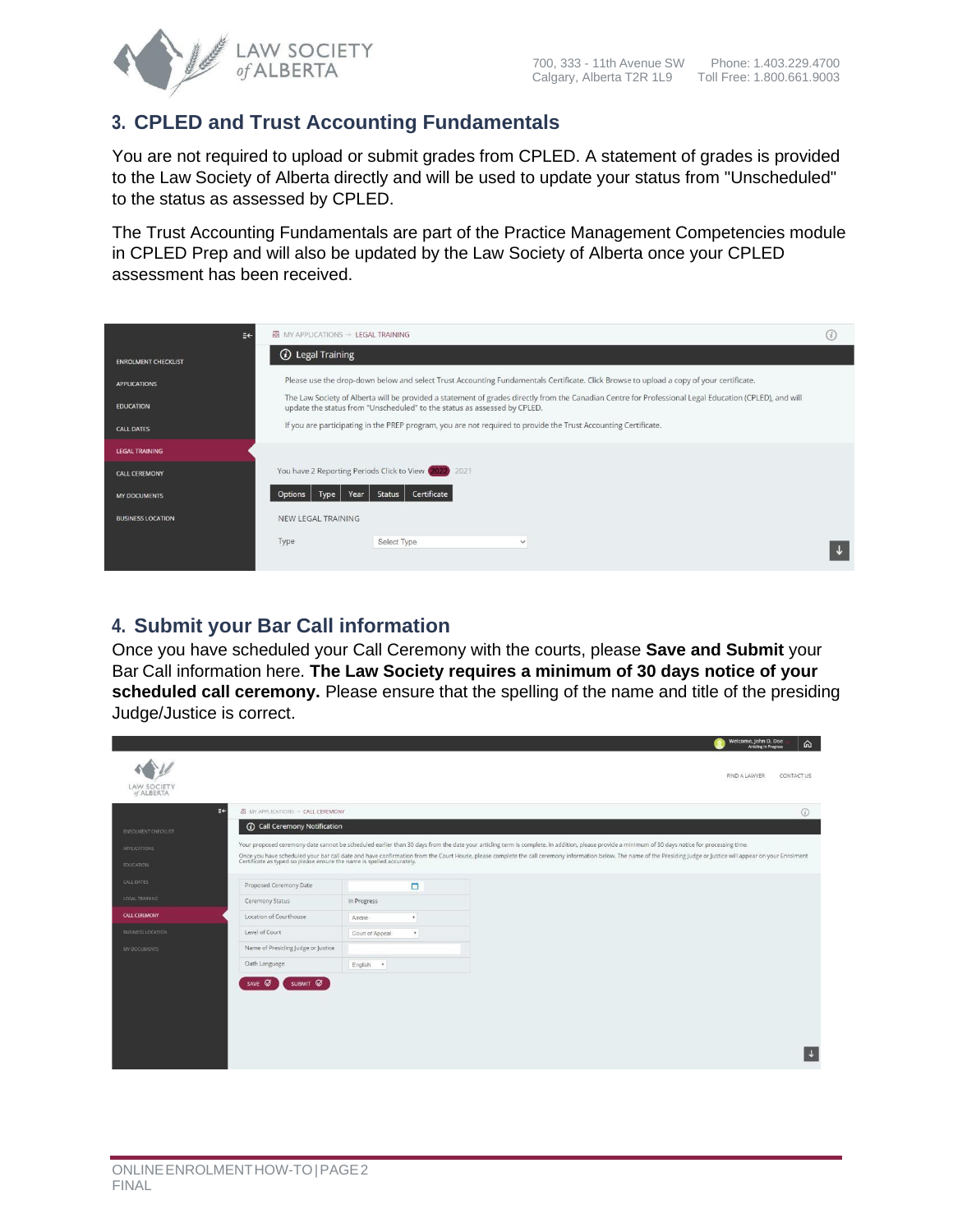

| ଲ |

 $(i)$ 

 $\vert \downarrow \vert$ 

#### **5. Submit your Lawyer Status Application**

Use the *New Application* dropdown to select the desired status for your enrolment as a member. Click *New* to create your application. To update your application, use the *Option*s dropdown. To access and complete your application, you need to schedule and enter your Bar Call Ceremony details in Step 4.

Velcome, John D. Doe WW FIND A LAWYER CONTACT US LAW SOCIETY<br>of ALBERTA **8** MY APPLICATIONS -> APPLICATIONS **1 O** Applications you wish to apply for. If you are unable to select an application, contact Membership vi New Application **NEW** Cu Status Date **Principal Status** Days Corr Principal Articling Agreement Application Apr-22-2019 Approved Sep-26-2019 Smith, John Principal Certified 366  $=$ Application for Admission Sep-26-2019 Apr-22-2019 Approved  $\equiv$ Enrolment Application In Progress Oct-07-2019

**Note:** this status is effective upon completion of your call ceremony.

#### **6. Update your Business Location**

Your Business Location is your employment information, which is effective upon completion of your call ceremony. This will automatically default to your articling location.

If you will be staying at your articling location once you are called to the bar, click the checkbox to *Make this my Business Location*". If you are leaving or have left your previous employment, enter the new business location information here.

**Note:** For those selecting a non-practicing status **or** are currently seeking employment, leave the Business Location blank.

|                           |                                                                                                                                                                    | Welcome, john Doe<br>⋒                                                                                                                                       |  |  |  |  |  |  |
|---------------------------|--------------------------------------------------------------------------------------------------------------------------------------------------------------------|--------------------------------------------------------------------------------------------------------------------------------------------------------------|--|--|--|--|--|--|
| LAW SOCIETY<br>of ALBERTA |                                                                                                                                                                    | CONTACT US<br>FIND A LAWYER                                                                                                                                  |  |  |  |  |  |  |
| ENROLMENT CHECKLIST       | (i) Business Location                                                                                                                                              |                                                                                                                                                              |  |  |  |  |  |  |
| APPLICATIONS              | Pursuant to Rule 42, if your business information has changed the Law Society of Alberta must be notified. Please ensure your contact information is kept current. |                                                                                                                                                              |  |  |  |  |  |  |
|                           | If your business information has changed, the Law Society of Alberta must be notified.                                                                             |                                                                                                                                                              |  |  |  |  |  |  |
| <b>FOUGATION</b>          | · Employment changes cannot be back-dated.                                                                                                                         | . To enter a practice location, use the business name search. If the employment name does not appear in the search menu, please contact Membership Services, |  |  |  |  |  |  |
| <b>CALL DATES</b>         | . If your telephone or email address will be changing, please update on the Business Telephone/Email tab.                                                          |                                                                                                                                                              |  |  |  |  |  |  |
| LEGAL TRAINING            | CURRENT ARTICLING LOCATION                                                                                                                                         |                                                                                                                                                              |  |  |  |  |  |  |
| CALL CEREMONY             | Law Society of Alberta                                                                                                                                             |                                                                                                                                                              |  |  |  |  |  |  |
| <b>BUSINESS LOCATION</b>  | 500: 919 11th Avenue SW<br>Calgary, Alberta                                                                                                                        |                                                                                                                                                              |  |  |  |  |  |  |
| <b>MY DOCUMENTS</b>       | Canada T2R 1P3                                                                                                                                                     |                                                                                                                                                              |  |  |  |  |  |  |
|                           | O Make this my Business Location Oct 07, 2019                                                                                                                      |                                                                                                                                                              |  |  |  |  |  |  |
|                           | NEW PLANNED BUSINESS LOCATION AFTER BAR CALL                                                                                                                       |                                                                                                                                                              |  |  |  |  |  |  |
|                           | <b>Business</b><br>Enter Business Location Name here<br>$\alpha$<br>LOOKUP <sub>Q</sub>                                                                            |                                                                                                                                                              |  |  |  |  |  |  |
|                           | Start Date<br>O<br>Oct 07, 2019                                                                                                                                    |                                                                                                                                                              |  |  |  |  |  |  |
|                           | O Publish<br><b>O</b> Primary Business Location                                                                                                                    |                                                                                                                                                              |  |  |  |  |  |  |
|                           | SAVE Ø                                                                                                                                                             |                                                                                                                                                              |  |  |  |  |  |  |
|                           | DEFINITIONS                                                                                                                                                        |                                                                                                                                                              |  |  |  |  |  |  |
|                           | By selecting the Publish checkbox, you authorize the Law Society of Alberta to display your Practice Location on the public Lawyer Directory.<br>Publish           |                                                                                                                                                              |  |  |  |  |  |  |
|                           | Primary Business Location If you have more than one business location, you must set one as your primary business location for invoicing purposes.                  |                                                                                                                                                              |  |  |  |  |  |  |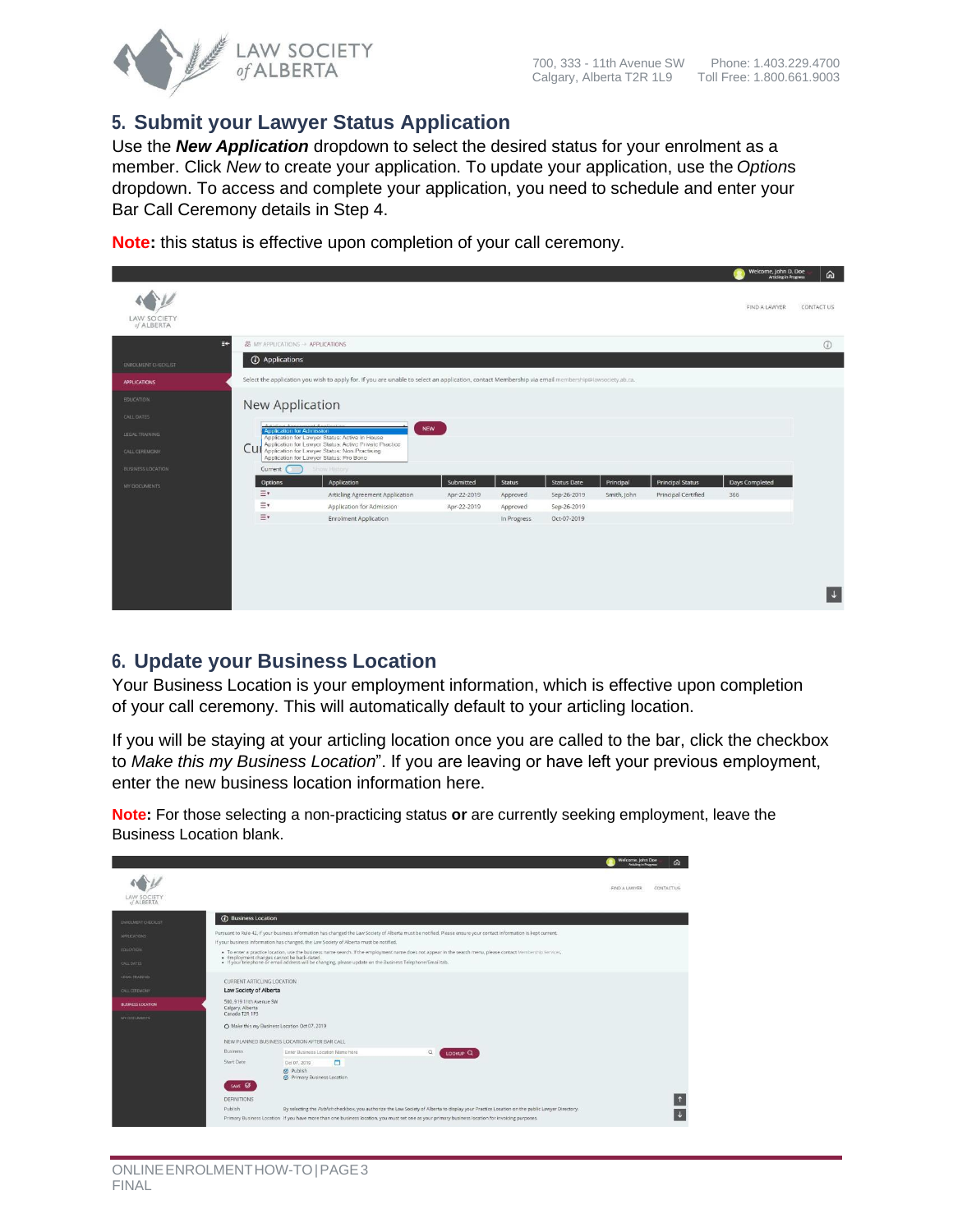

## **7. Complete your Enrolment Application**

Use the **New Application** dropdown to select Enrolment Application. Click *New* to create your application. To update your application, use the *Options* dropdown.

| <b>LAW SOCIETY</b><br>of ALBERTA |                                  |                                                                                                                       |             |               |                    |             |                         | Articling in Progress<br>FIND A LAWYER | m<br>CONTACT US |
|----------------------------------|----------------------------------|-----------------------------------------------------------------------------------------------------------------------|-------------|---------------|--------------------|-------------|-------------------------|----------------------------------------|-----------------|
| ≣÷                               | ■ MY APPLICATIONS → APPLICATIONS |                                                                                                                       |             |               |                    |             |                         |                                        | $\odot$         |
| ENROLMENT CHECKLIST              | $\odot$                          | (1453) Your record has been successfully added below. Please click on "Options" dropdown to complete the Application. |             |               |                    |             |                         |                                        | ×               |
| <b>APPLICATIONS</b>              |                                  |                                                                                                                       |             |               |                    |             |                         |                                        |                 |
| <b>EDUCATION</b>                 | New Application                  |                                                                                                                       |             |               |                    |             |                         |                                        |                 |
| CALL DATES                       |                                  |                                                                                                                       |             |               |                    |             |                         |                                        |                 |
| LEGAL TRAINING                   | Articling Agreement Application  | NEW                                                                                                                   |             |               |                    |             |                         |                                        |                 |
| CALL CEREMONY                    | <b>Current Applications</b>      |                                                                                                                       |             |               |                    |             |                         |                                        |                 |
| <b>BUSINESS LOCATION</b>         | Current                          | Show History                                                                                                          |             |               |                    |             |                         |                                        |                 |
| MY DOCUMENTS                     | Options                          | Application                                                                                                           | Submitted   | <b>Status</b> | <b>Status Date</b> | Principal   | <b>Principal Status</b> | Days Completed                         |                 |
|                                  | $\equiv$                         | Articling Agreement Application                                                                                       | Apr-22-2019 | Approved      | Sep-26-2019        | Smith, John | Principal Certified     | 366                                    |                 |
|                                  | $\equiv$                         | Application for Admission                                                                                             | Apr-22-2019 | Approved      | Sep-26-2019        |             |                         |                                        |                 |
|                                  | $\equiv$                         | <b>Enrolment Application</b>                                                                                          |             | In Progress   | Oct-04-2019        |             |                         |                                        |                 |
|                                  | <b>IZ UPDATE</b>                 | <b>Update Application</b>                                                                                             |             |               |                    |             |                         |                                        |                 |
|                                  | X WITHDRAW                       |                                                                                                                       |             |               |                    |             |                         |                                        |                 |
|                                  |                                  |                                                                                                                       |             |               |                    |             |                         |                                        |                 |
|                                  |                                  |                                                                                                                       |             |               |                    |             |                         |                                        |                 |
|                                  |                                  |                                                                                                                       |             |               |                    |             |                         |                                        |                 |

a. **Personal Information**: Your residential address is used to generate your Bar Call documents which will be provided to the courthouse for your call ceremony. Please confirmyour personal contact information is correct. To make changes, please use the links below.

|                                  |                                                                   |                                                                                                                                                                 |                                                                                                                                                                                                                                                                                                                              | <b>VVETCOTTIE, JOHN D. DOE</b><br>Approved Working Arrangement | ⋒          |
|----------------------------------|-------------------------------------------------------------------|-----------------------------------------------------------------------------------------------------------------------------------------------------------------|------------------------------------------------------------------------------------------------------------------------------------------------------------------------------------------------------------------------------------------------------------------------------------------------------------------------------|----------------------------------------------------------------|------------|
| <b>LAW SOCIETY</b><br>of ALBERTA |                                                                   |                                                                                                                                                                 |                                                                                                                                                                                                                                                                                                                              | FIND A LAWYER                                                  | CONTACT US |
|                                  | ENROLMENT APPLICATION                                             |                                                                                                                                                                 |                                                                                                                                                                                                                                                                                                                              |                                                                |            |
| CALL DATES                       | Form ID                                                           | 1018165                                                                                                                                                         |                                                                                                                                                                                                                                                                                                                              |                                                                |            |
| LEGAL TRAINING                   | Received                                                          | Oct 07, 2019                                                                                                                                                    |                                                                                                                                                                                                                                                                                                                              |                                                                |            |
| CALL CEREMONY                    | <b>Status</b>                                                     | Complete Oct 07, 2019                                                                                                                                           |                                                                                                                                                                                                                                                                                                                              |                                                                |            |
| <b>BUSINESS LOCATION</b>         | Last Updated                                                      | Oct 07, 2019 13:17                                                                                                                                              |                                                                                                                                                                                                                                                                                                                              |                                                                |            |
| MY DOCUMENTS                     | Personal Address                                                  | 919 11 Ave SW, Calgary, AB, T2R 1P3                                                                                                                             |                                                                                                                                                                                                                                                                                                                              |                                                                |            |
|                                  | Email                                                             | test@lawsociety.ab.ca                                                                                                                                           |                                                                                                                                                                                                                                                                                                                              |                                                                |            |
|                                  | Call Dates                                                        |                                                                                                                                                                 |                                                                                                                                                                                                                                                                                                                              |                                                                |            |
|                                  | PAGE 1<br>-10<br>Personal Information<br>$\star$<br>$\bullet$ Yes | 1. I confirm that the Address and Email listed above are correct.<br>To make changes to your address, click here,<br>To make changes to your email, click here. | Please ensure to continually save your work. Any changes will be lost if you navigate away from this application without saving.<br>Please note that these will exit the application, and it will not be saved or submitted. Return to the "My Applications" tab to continue once the personal information has been updated. |                                                                | $\uparrow$ |
|                                  |                                                                   |                                                                                                                                                                 | 2. 11                                                                                                                                                                                                                                                                                                                        |                                                                |            |
|                                  | O Yes                                                             | 2. I confirm that the Call Dates listed above are correct.<br>To make changes to your call dates, click here.                                                   |                                                                                                                                                                                                                                                                                                                              |                                                                |            |